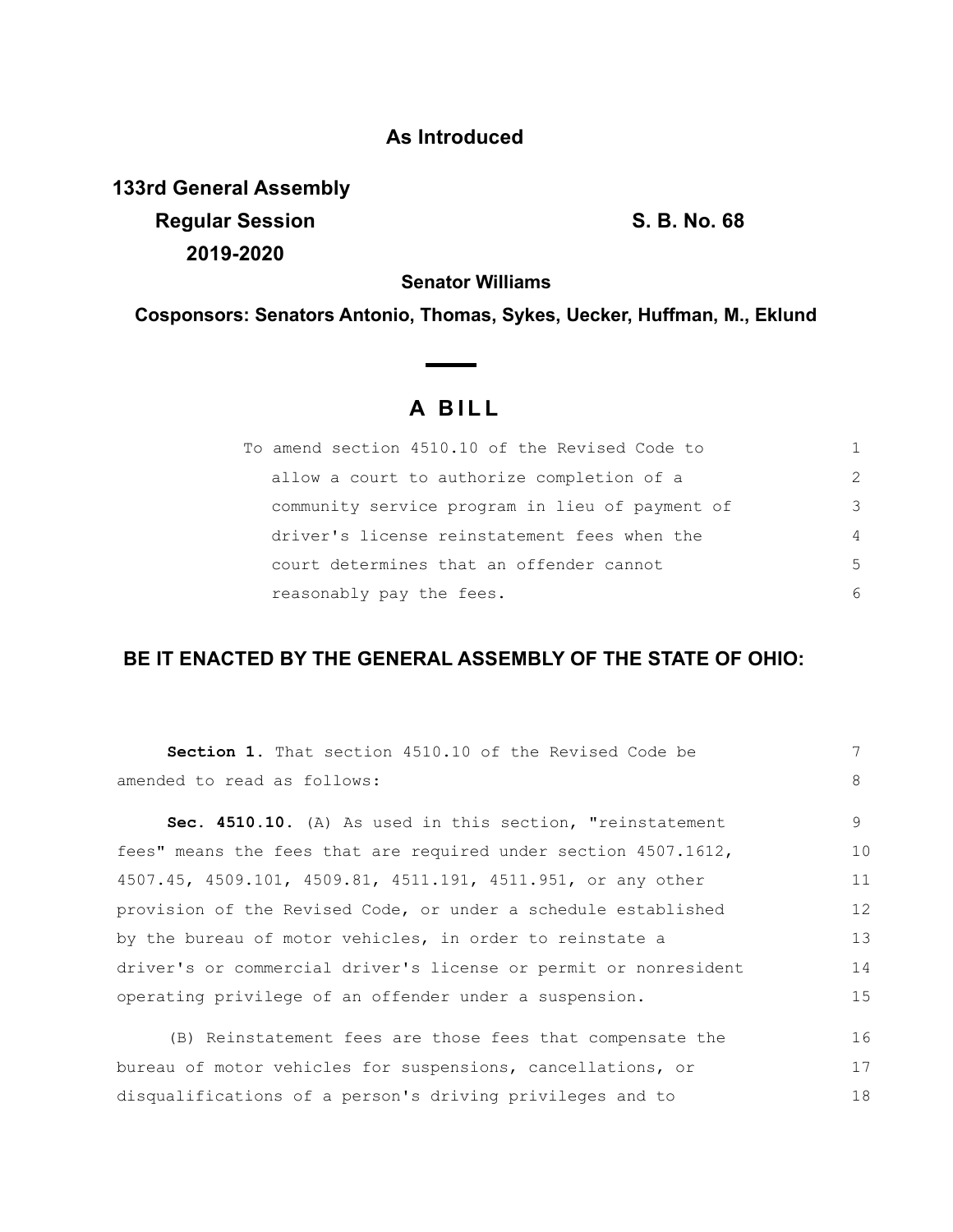#### **S. B. No. 68 Page 2 As Introduced**

compensate the bureau and other agencies in their administration of programs intended to reduce and eliminate threats to public safety through education, treatment, and other activities. The registrar of motor vehicles shall not reinstate a driver's or commercial driver's license or permit or nonresident operating privilege of a person until the person has paid all reinstatement fees and has complied with all conditions for each suspension, cancellation, or disqualification incurred by that person. 19 20 21 22 23 24 25 26 27

(C) When a municipal court or county court determines in a pending case involving an offender that the offender cannot reasonably pay reinstatement fees due and owing by the offender relative to one or more suspensions that have been or will be imposed by the bureau of motor vehicles or by a court of this state, the court, by order, may undertake-do either of the following: 28 29 30 31 32 33 34

(1) Undertake an installment payment plan or a payment extension plan for the payment of reinstatement fees due and owing to the bureau in that pending case. The court shall establish an installment payment plan or a payment extension plan under this division-in accordance with the requirements of divisions (D)(1) and (2) of this section. 35 36 37 38 39 40

(2) Authorize the offender to perform community service in lieu of payment of the reinstatement fees.

A court that authorizes an offender to perform community service in lieu of paying reinstatement fees under this division shall provide the offender with documentation indicating completion of the court-ordered community service when the offender has completed that community service. In addition to complying with all other applicable requirements for 43 44 45 46 47 48

41 42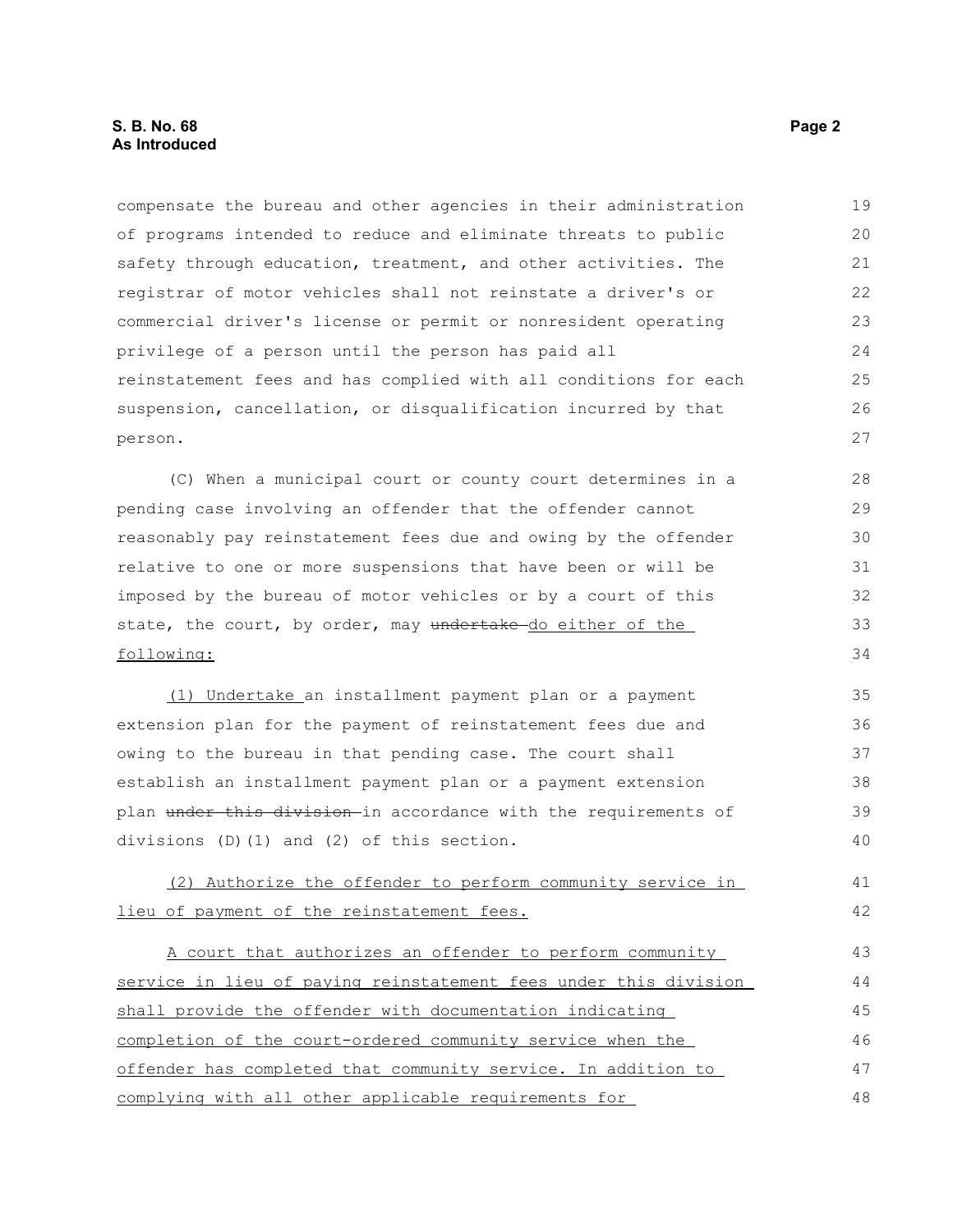| reinstatement, other than payment of reinstatement fees, the     |    |
|------------------------------------------------------------------|----|
| offender shall provide the documentation of completion to the    | 50 |
| registrar when seeking reinstatement.                            | 51 |
| (D) Independent of the provisions of division (C) of this        | 52 |
| section, an offender who cannot reasonably pay reinstatement     | 53 |
| fees due and owing by the offender relative to a suspension that | 54 |
| has been imposed on the offender may file a petition in the      | 55 |
| municipal court, county court, or, if the person is under the    | 56 |
| age of eighteen, the juvenile division of the court of common    | 57 |
| pleas in whose jurisdiction the person resides or, if the person | 58 |
| is not a resident of this state, in the Franklin county          | 59 |
| municipal court or juvenile division of the Franklin county      | 60 |
| court of common pleas for an order that does either of the       | 61 |
| following, in order of preference:                               | 62 |
| (1) Establishes a reasonable payment plan of not less than       | 63 |
| fifty dollars per month, to be paid by the offender to the       | 64 |
| registrar of motor vehicles or an eligible deputy registrar, in  | 65 |
| all succeeding months until all reinstatement fees required of   | 66 |
| the offender are paid in full. If the person is making payments  | 67 |
| to a deputy registrar, the deputy registrar shall collect a      | 68 |
| service fee of ten dollars each time the deputy registrar        | 69 |
| collects a payment to compensate the deputy registrar for        | 70 |
| services performed under this section. The deputy registrar      | 71 |
| shall retain eight dollars of the service fee and shall transmit | 72 |
| the reinstatement payments, plus two dollars of each service     | 73 |
| fee, to the registrar in the manner the registrar shall          | 74 |
| determine.                                                       | 75 |
| (2) If the offender, but for the payment of the                  | 76 |

reinstatement fees, otherwise would be entitled to operate a vehicle in this state or to obtain reinstatement of the 77 78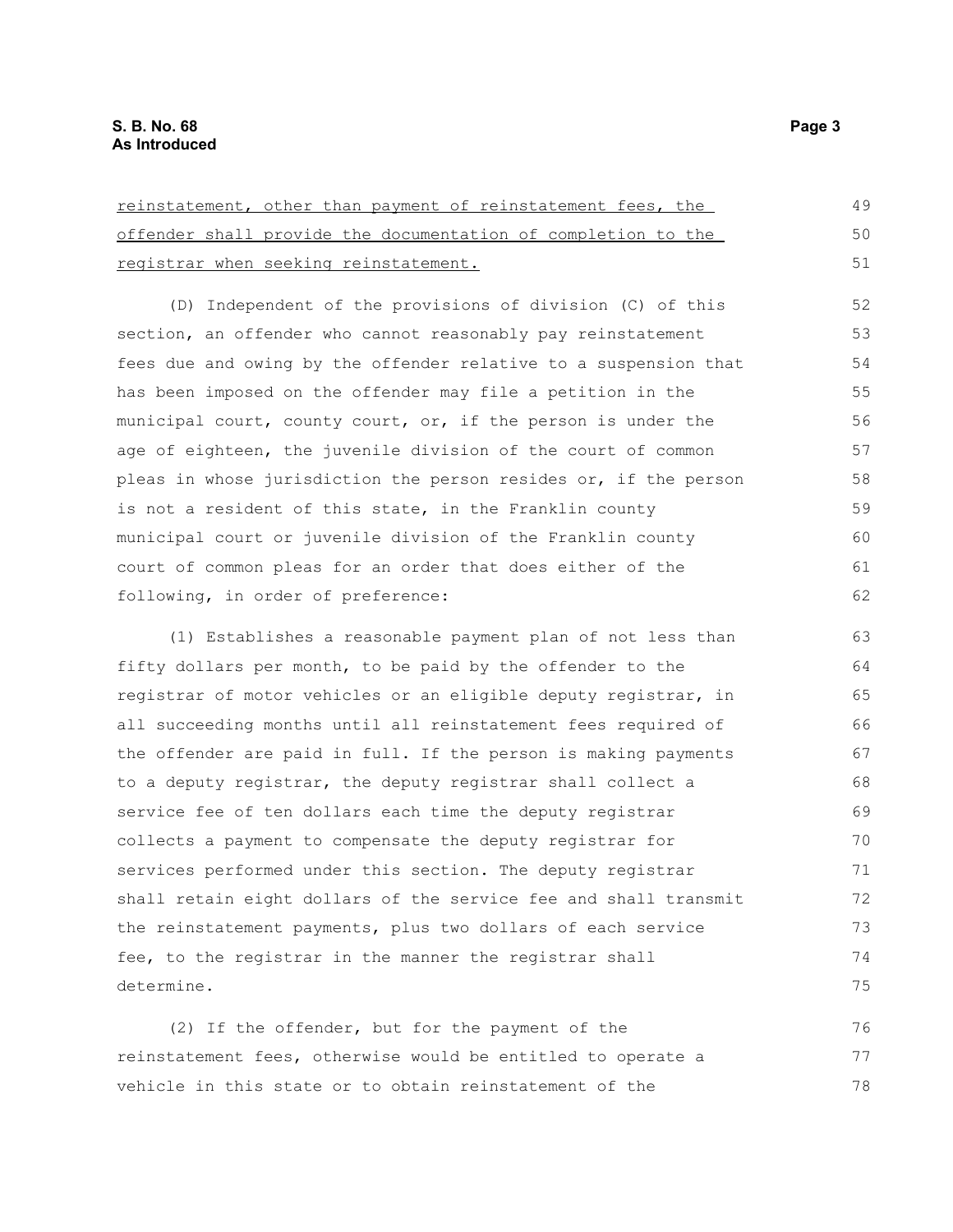#### **S. B. No. 68 Page 4 As Introduced**

offender's operating privileges, permits the offender to operate a motor vehicle, as authorized by the court, until a future date upon which date all reinstatement fees must be paid in full. A payment extension granted under this division shall not exceed one hundred eighty days, and any operating privileges granted under this division shall be solely for the purpose of permitting the offender occupational or "family necessity" privileges in order to enable the offender to reasonably acquire the delinquent reinstatement fees due and owing. 79 80 81 82 83 84 85 86 87

(E) If a municipal court, county court, or juvenile division enters an order of the type described in division (C) or division  $(D)$   $(1)$  or  $(2)$  of this section, the court, at any time after the issuance of the order, may determine that a change of circumstances has occurred and may amend the order as justice requires, provided that the amended order also shall be an order that is permitted under division (C) or division (D)(1) or (2) of this section. 88 89 90 91 92 93 94 95

(F) If a court enters an order of the type described in division  $(C)$ ,  $(D)$  $(1)$ ,  $(D)$  $(2)$ , or  $(E)$  of this section, during the pendency of the order, the offender in relation to whom it applies is not subject to prosecution for failing to pay the reinstatement fees covered by the order.

(G) In addition to divisions (A) to (F) of this section, the registrar, with the approval of the director of public safety and in accordance with Chapter 119. of the Revised Code, may adopt rules that permit a person to pay reinstatement fees in installments in accordance with this division. The rules may contain any of the following provisions: 101 102 103 104 105 106

(1) A schedule establishing a minimum monthly payment amount; 107 108